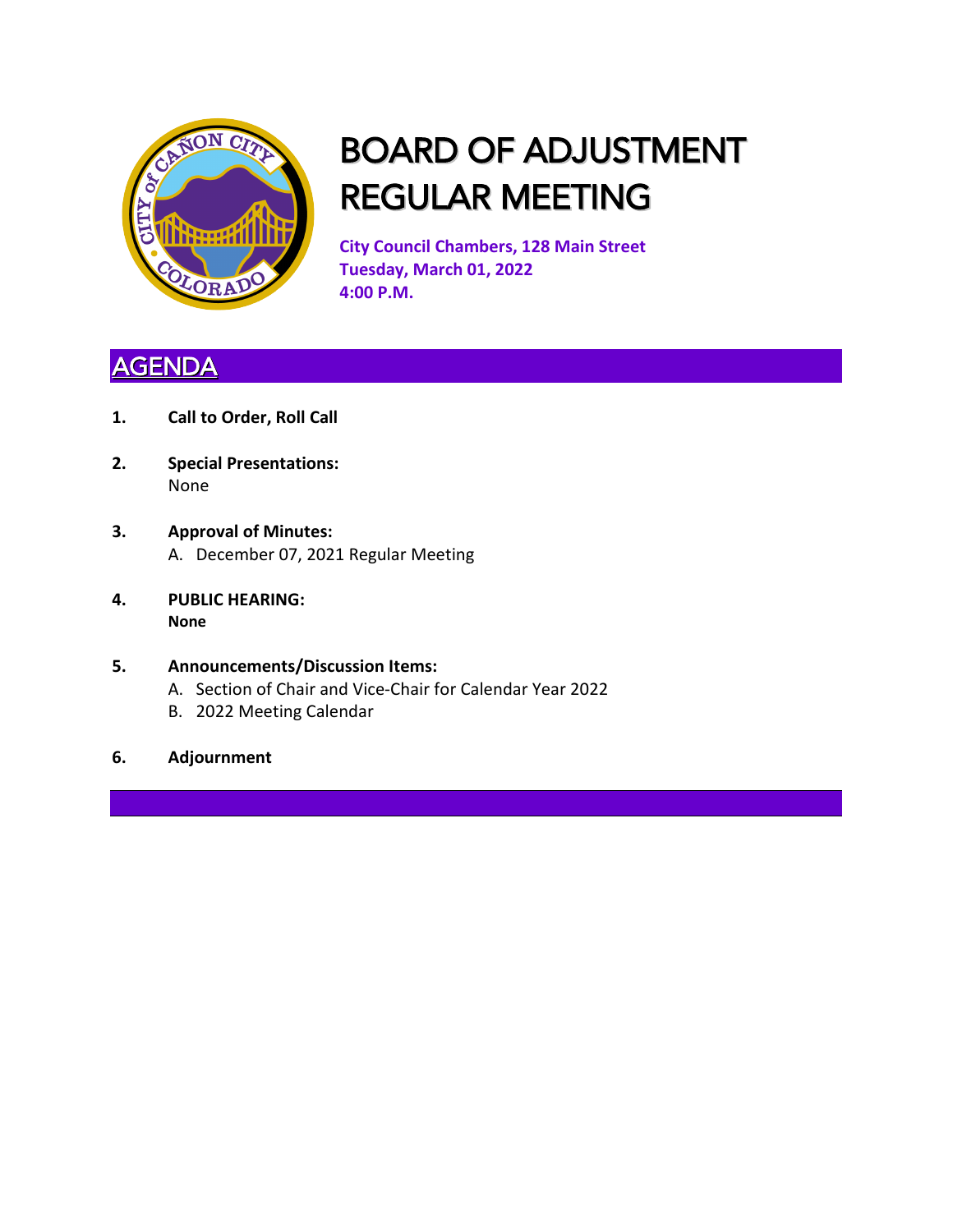

### **Board of Adjustment AGENDA ITEM 3.A.**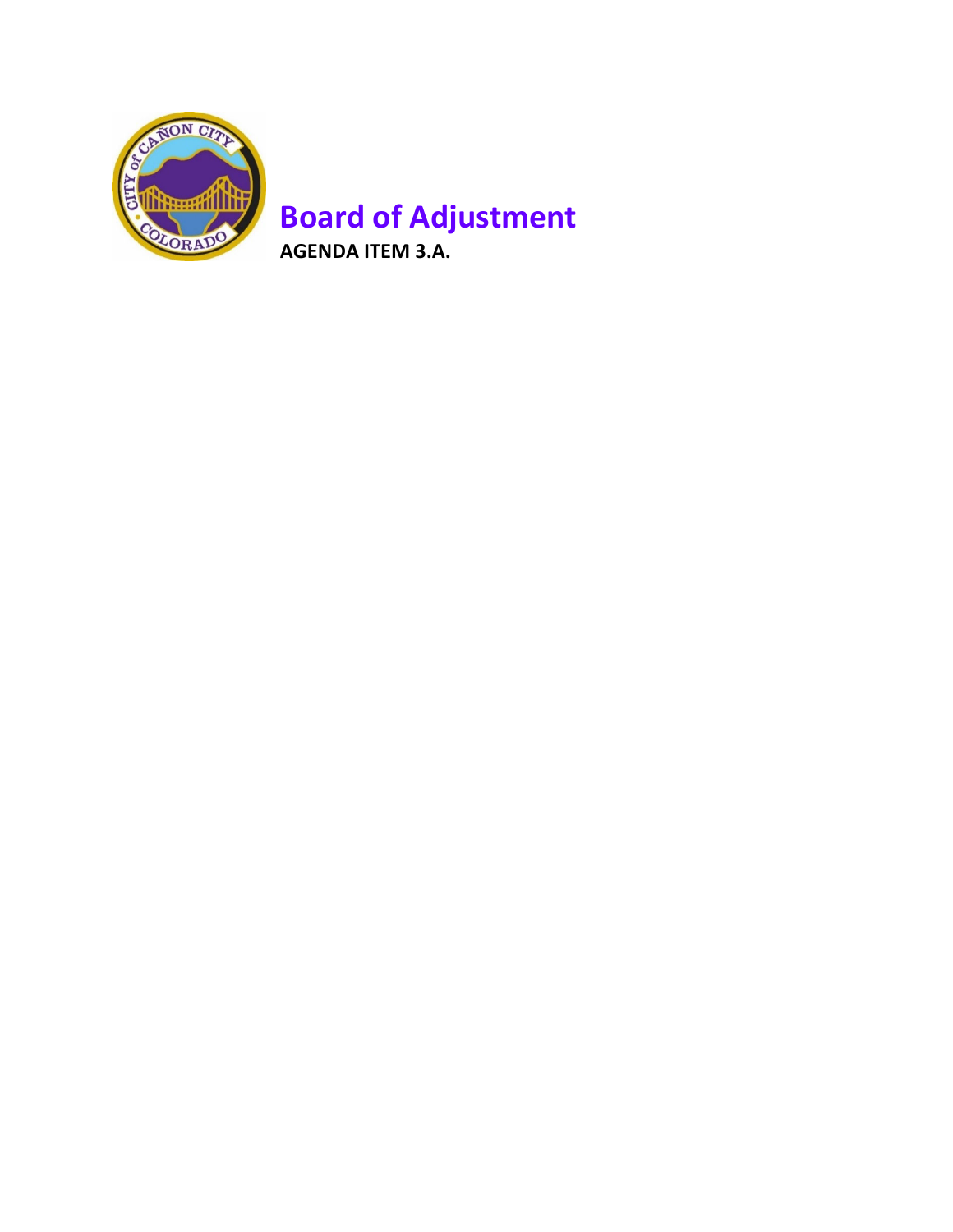

# **CITY OF CAÑON CITY**

**Board of Adjustment** 

**City Council Chambers** 128 Main St., Cañon City, CO 81212 (719) 269-9011 • www.canoncity.org

#### **BOARD OF ADJUSTMENT MEETING December 7, 2021 4:00 p.m.**

## **ACTION MINUTES**

**CALL TO ORDER:** This meeting was called to order at 4:00 p.m.

**ROLL CALL:** 

|                                | <b>PRESENT</b> | <b>ABSENT</b> |
|--------------------------------|----------------|---------------|
| <b>Chairman Clark</b>          |                |               |
| <b>Board Member Dick</b>       |                |               |
| <b>Board Member Bonogofsky</b> | x              |               |
| <b>Board Member Smith</b>      | x              |               |
| <b>Board Member Wellot</b>     |                |               |

**ALSO PRESENT:** Patrick Mulready, City Planner.

**PLEDGE OF ALLEGIANCE**: Vice Chairman Smith led the Pledge of Allegiance.

Welcome new member: David Bonogofsky

**Approval of Minutes**: On motion by Board Member Wellot and second by Board Member Dick, those members present unanimously approved the action minutes of the March 2, 2020.

City Planner conducted a training presentation for new Board of Adjustment members.

2022 Board of Adjustment Calendar.

**ADJOURN:** The meeting adjourned at 4:26 p.m.

\_\_\_\_\_\_\_\_\_\_\_\_\_\_\_\_\_\_\_\_\_\_\_\_\_\_ Gary Clark, Chairman

\_\_\_\_\_\_\_\_\_\_\_\_\_\_\_\_\_\_\_\_\_\_\_\_\_ Denise Warren, Secretary

\_\_\_\_\_\_\_\_\_\_\_\_\_\_\_\_\_\_\_\_\_\_\_\_\_ Patrick Mulready, City Planner

BOARD OF ADJUSTMENT DECEMBER 2021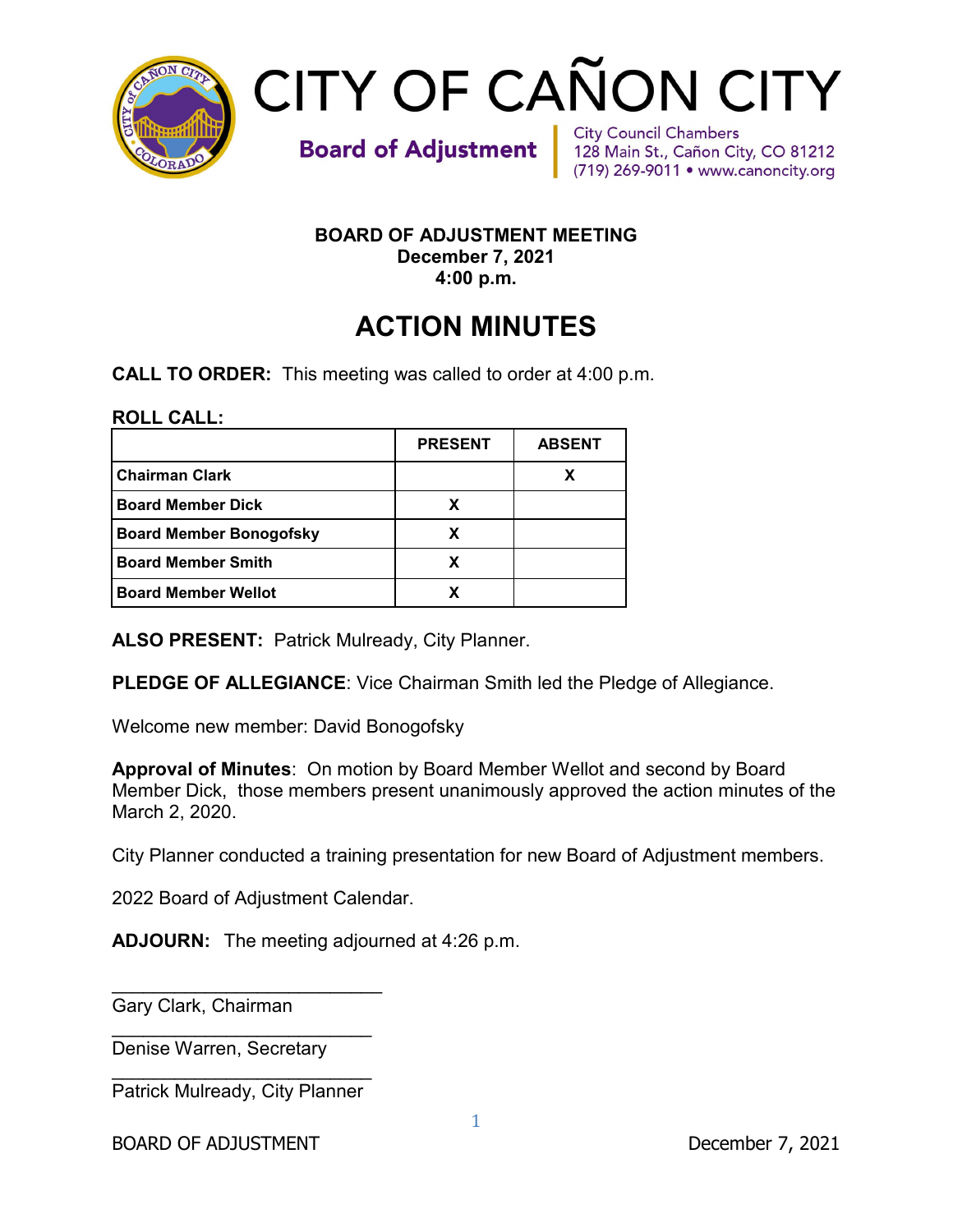

## **Board of Adjustment**

**AGENDA ITEM 5.B.**